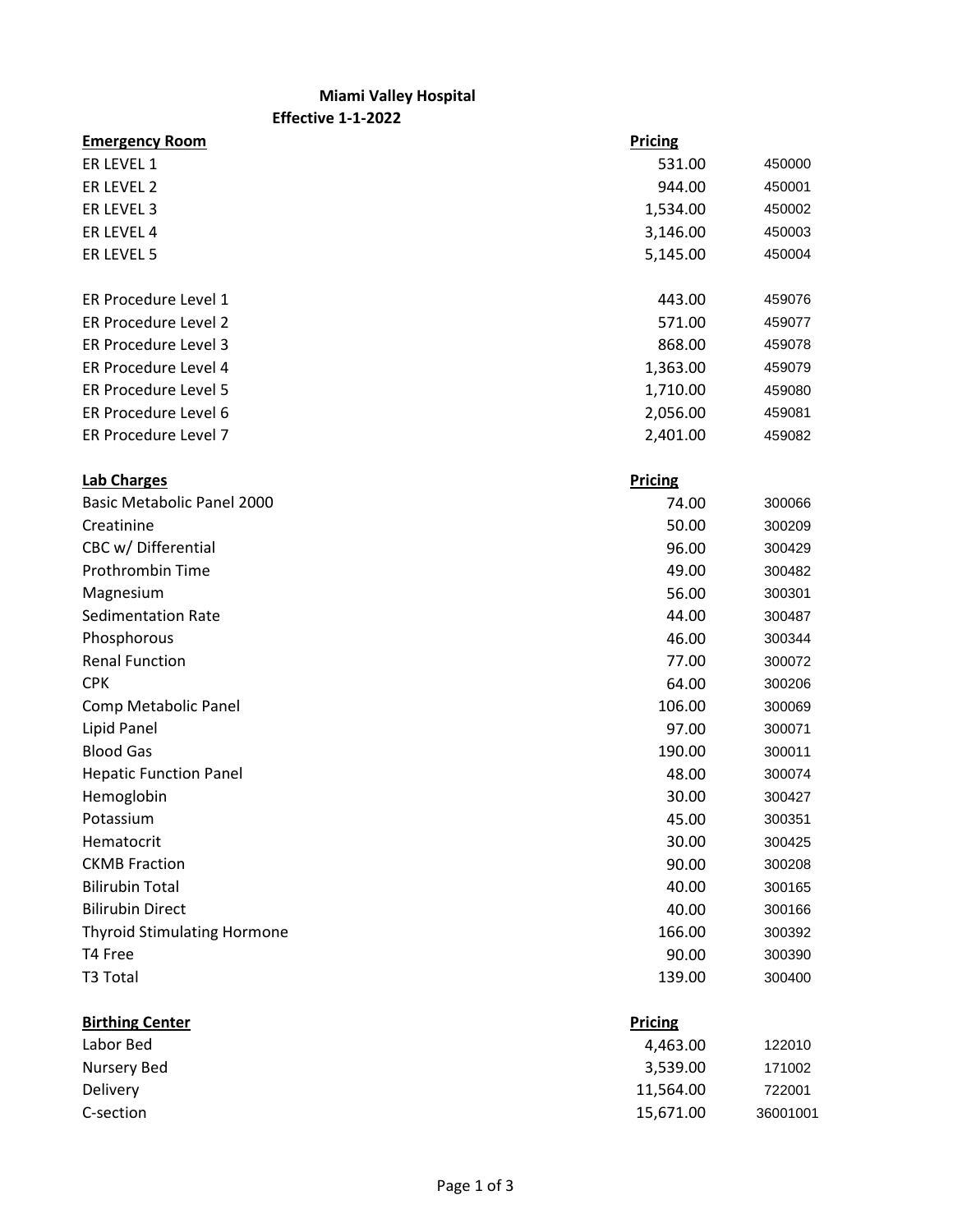| <b>Physical and Occupational Therapy</b>                   | Pricing        |        |
|------------------------------------------------------------|----------------|--------|
| Fluidotherapy                                              | 236.00         | 430951 |
| Electrical Stimulation-Unattended - PT                     | 236.00         | 430949 |
| Exercise PT ea. 15 Min                                     | 236.00         | 420034 |
| Gait Training PT 15 Min                                    | 236.00         | 420037 |
| Manual Therapy ea. 15 Min OT                               | 236.00         | 430957 |
| Neuromuscular Re-Ed 15 Min                                 | 236.00         | 420035 |
| PT Evaluation Low Complex 20 Min                           | 168.00         | 424000 |
| PT Evaluation Moderate Complex 30 Min                      | 337.00         | 424001 |
| PT Evaluation High Complex 45 Min                          | 538.00         | 424002 |
| Ultrasound Per 15 Min                                      | 206.00         | 420028 |
| <b>Radiology Services</b>                                  | <b>Pricing</b> |        |
| Abdomen; 1 view                                            | 496.00         | 320656 |
| Abdomen; 2 or more views                                   | 938.00         | 320657 |
| Bilateral Diagnostic Mammogram w/ computer aided detection | 463.00         | 401116 |
| Bilateral Screening Mammogram w/ computer aided detection  | 342.00         | 403110 |
| Bone Density (dexa) scan                                   | 887.00         | 320629 |
| Echocardiogram - 2D W DOP & COL Flow                       | 4,039.00       | 480078 |
| Cardiac stress test - Cont. EKG                            | 1,850.00       | 480017 |
| CT Abdomen w/o contrast                                    | 891.00         | 350041 |
| CT Cervical w/o contrast                                   | 976.00         | 350020 |
| CT Chest w/o contrast                                      | 891.00         | 350016 |
| CT Head w/o contrast                                       | 976.00         | 350002 |
| CT Lumbar w/o contrast                                     | 891.00         | 350026 |
| CT Pelvis w/ contrast                                      | 1,877.00       | 350031 |
| CT Abdomen w/ contrast                                     | 1,877.00       | 350042 |
| MRI Spine Lumbar w/o contrast                              | 2,151.00       | 610024 |
| MRI Brain w/ and w/o contrast                              | 3,572.00       | 610012 |
| US Abdomen complete                                        | 1,626.00       | 402002 |
| <b>US Breast bilateral</b>                                 | 1,950.00       | 402603 |
| Xray-Ankle 2 views, unilateral                             | 576.00         | 320552 |
| Xray-Chest posterior/anterior/lateral                      | 623.00         | 324109 |
| Xray-Chest single                                          | 623.00         | 324107 |
| Xray-Hand minimum 3 views - unilateral                     | 576.00         | 320533 |
| Xray-Knee 1 or 2 views - unilateral                        | 576.00         | 320542 |
| Xray-Spine, lumbar, 2 or 3 views                           | 953.00         | 320220 |
| Respiratory                                                | <b>Pricing</b> |        |
| CO Membrane Diffuse Capacity                               | 230.00         | 460053 |
| <b>Ban Treatment Initial</b>                               | 301.00         | 410104 |
| <b>Ban Treatment Subsequent</b>                            | 301.00         | 410105 |
| Bronchodilation Response, Spirometry, Pre And Post         | 514.00         | 460006 |
| <b>Daily Room and Bed Charges</b>                          | <b>Pricing</b> |        |
| Med/Surg Bed                                               | 3,701.00       | 121006 |
| ICU                                                        | 6,621.00       | 200002 |